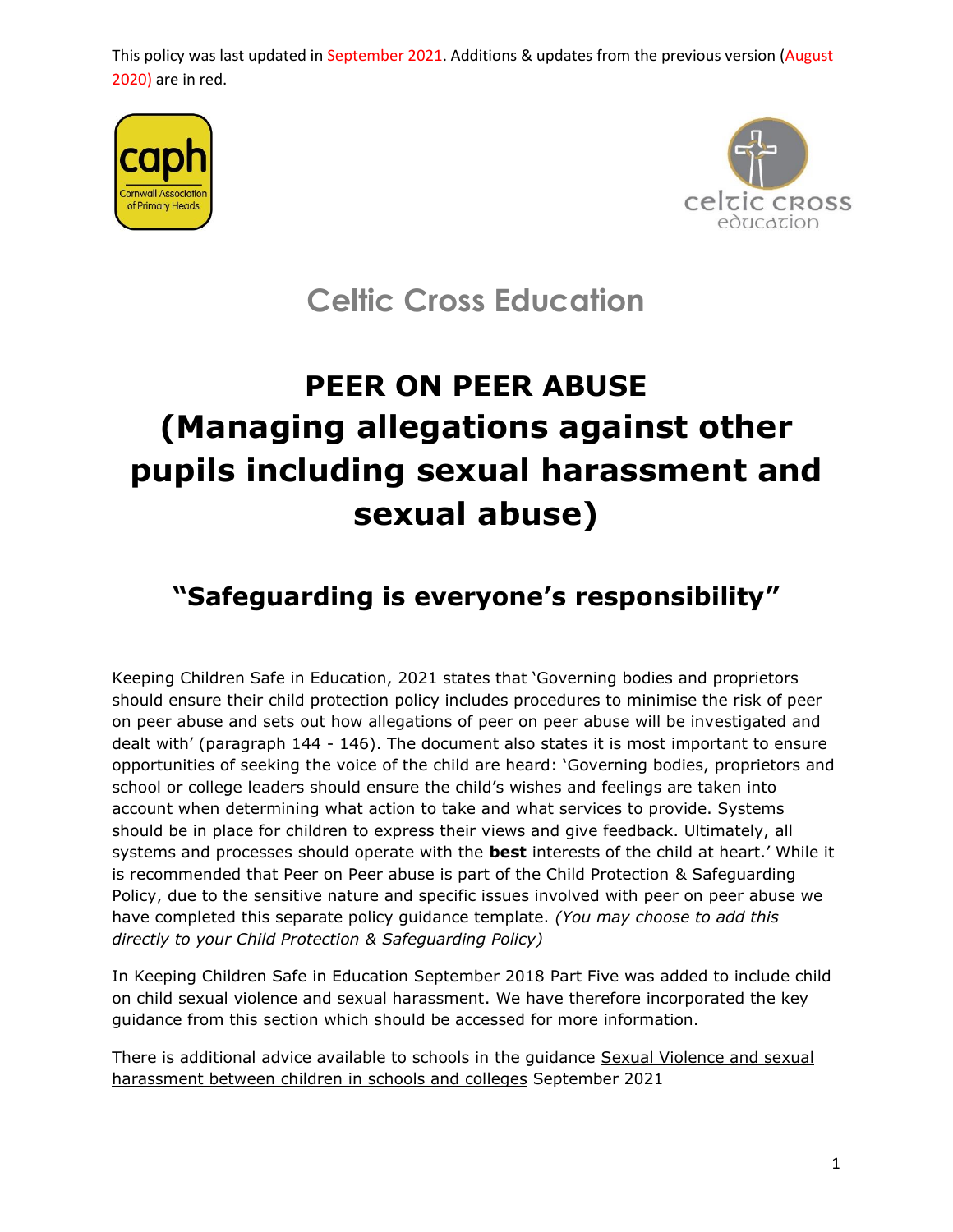In early 2021 Ofsted was asked by the government to carry out a rapid review of the extent of sexual harassment and sexual abuse in schools and colleges following the setting up of a website called 'Everyone's Invited'. The website asked those who had experienced sexual harassment and sexual abuse by their peers to share their testimonials on the site. Over 50,000 have been shared to date. The [report summarised the findings and](https://www.gov.uk/government/publications/review-of-sexual-abuse-in-schools-and-colleges/review-of-sexual-abuse-in-schools-and-colleges) [recommendations.](https://www.gov.uk/government/publications/review-of-sexual-abuse-in-schools-and-colleges/review-of-sexual-abuse-in-schools-and-colleges)

This will now be a focus of future Ofsted and ISI inspections.

#### **Context:**

At Celtic Cross Education we believe that all children have a right to attend school and learn in a safe environment. Children should be free from harm by adults in the school and other children.

All behaviour takes place on a spectrum. Understanding where a child's behaviour falls on a spectrum is essential to being able to respond appropriately to it. In this policy we recognise the importance of distinguishing between problematic and abusive.

Peer on peer abuse can happen both inside and outside of school and online. We have a responsibility to consider peer on peer abuse in all contexts and ensure we record factual information of incidents reported to us from outside of school. This information may then be included in any referral or passing on of information to partner agencies.

#### **Vulnerable groups**

We recognise that all children can be at risk however we acknowledge that some groups are more vulnerable. These can include: experience of abuse within their family; living with domestic violence; young people in care; children who go missing; children with additional needs (SEN and/or disabilities); children who identify or are perceived as LGBT and/or have other protected characteristics under the Equalities Act 2010. Whilst research tells us it is girls who are more frequently identified as being abused by their peers and girls are more likely to experience unwanted sexual harassment in schools, this is not confined to girls. Boys are less likely to report intimate relationship abuse and may display other behaviour such as antisocial behaviour. Boys report high levels of victimisation in areas where they are affected by gangs. We recognise that both boys and girls experience peer on peer abuse, but they do so in gendered ways.

#### **Policies**

We have the following policies in place that should be read in conjunction with this policy:

- CCE safeguarding & child protection policy
- Health & safety policy
- Medical needs & pupil wellbeing policy
- Special educational needs policy
- CCE digital safeguarding policy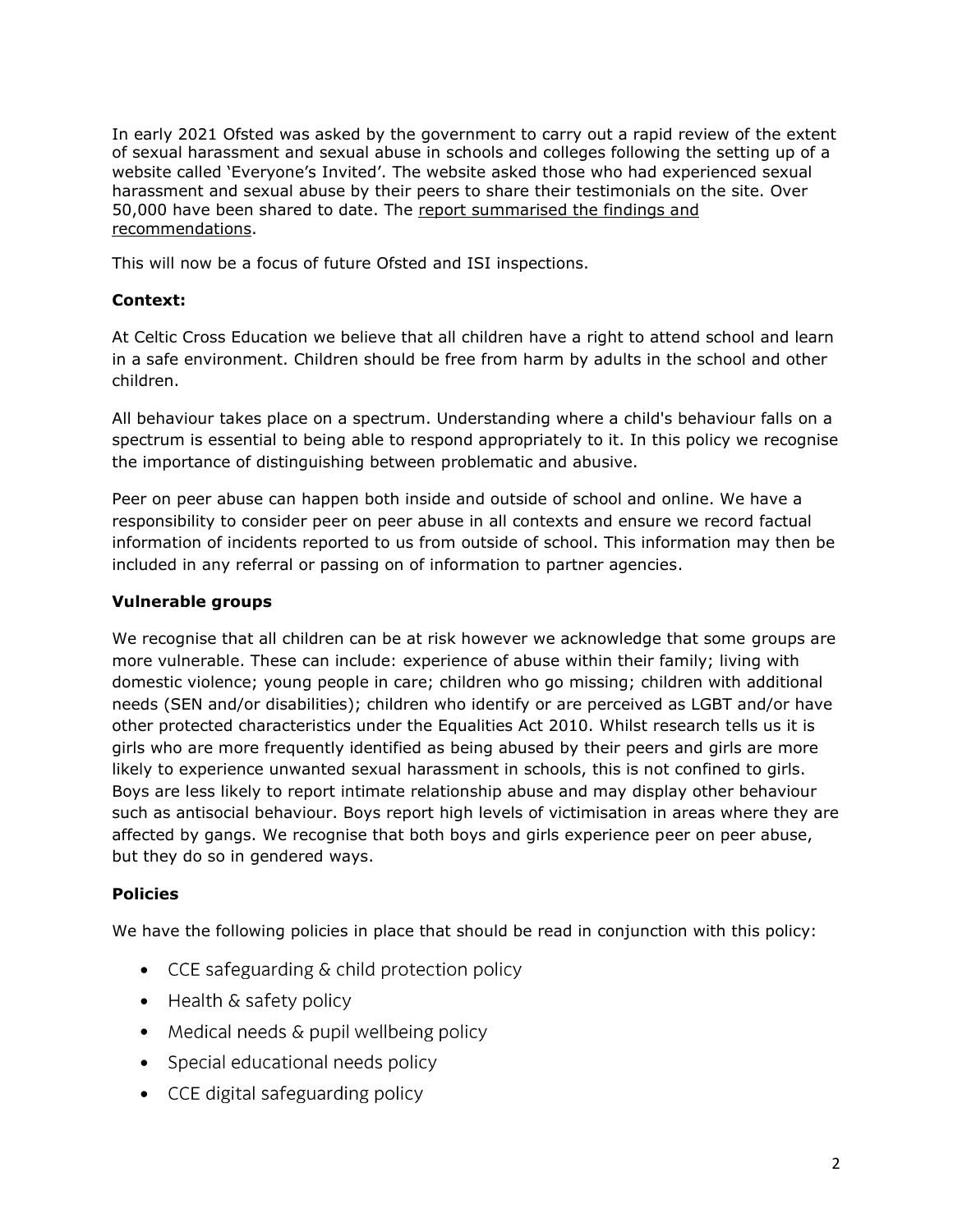- Preventing extremism & radicalization policy
- CCE whistleblowing policy
- Anti-bullying policy
- Behaviour and wellbeing policy
- EYFS policy
- SMSC policy

#### **What is Peer on Peer Abuse**

Peer on peer abuse occurs when a young person is exploited, bullied and /or harmed by their peers who are the same or a similar age; everyone directly involved with peer on peer abuse is under the age of 18 which defines the legal definition for a child in England.

There is no clear boundary between incidents that should be regarded as abusive and incidents that are more properly dealt with as bullying, sexual experimentation etc. This is a matter of professional judgement. If one child causes harm to another, this should not necessarily be dealt with as abuse: bullying, fighting and harassment between children are not generally seen as child protection issues. However, it may be appropriate to regard a child's behaviour as abusive if:

- There is a large difference in power (for example age, size, ability, development) between the children concerned; or
- The perpetrator has repeatedly tried to harm one or more other children; or
- There are concerns about the intention of the alleged child. If the evidence suggests that there was an intention to cause severe harm to the victim or to exploit them, this should be regarded as abusive whether or not severe harm was actually caused.

Reports of sexual violence and sexual harassment are extremely complex to manage. It is essential that victims are protected, offered appropriate support and every effort is made to ensure their education is not disrupted. It is also important that other children, and school staff are supported and protected as appropriate.

#### **Prevention**

As a school we will minimise the risk of allegations against other children by:-

- Having a zero tolerance approach to abuse. Sexual harassment should never be passed off as "banter", "just having a laugh", "part of growing up", or "boys being boys" as this can lead to a culture of unacceptable behaviours and create an unsafe environment for children.
- Providing a developmentally appropriate PSHE and RSHE curriculum which develops children's understanding of acceptable behaviour and keeping themselves safe.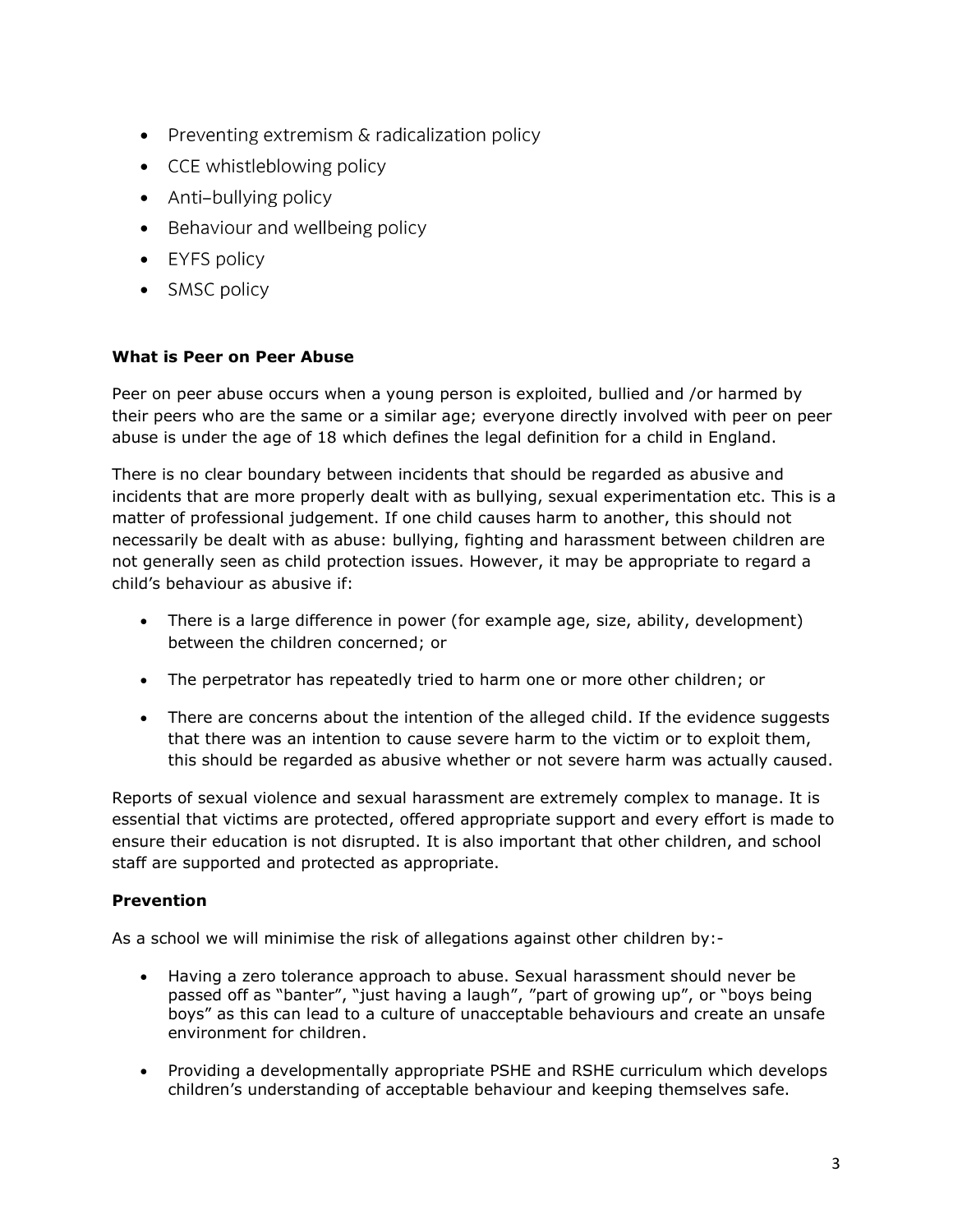- Having a robust online safety programme which develops children's knowledge, understanding and skills, to ensure personal safety and self-protection when using the internet and social networking.
- Having robust monitoring and filtering systems in place to ensure children are safe and act appropriately when using information technology in school.
- Having systems in place for any child to raise concerns with staff, knowing that they will be listened to, believed and valued.
- Delivering targeted work on assertiveness and keeping safe to those children identified as being at risk.
- Developing robust risk assessments & providing targeted work for pupils identified as being a potential risk to other children.
- We will ensure that there are clear and consistent boundaries to what is considered to be acceptable behaviour and children will understand the consequences of unacceptable behaviour or language.
- The school will ensure that parents have a clear understanding of behaviours and language that are not acceptable within school.

#### **Allegations against other children which are safeguarding issues.**

Occasionally, allegations may be made against children by other children in the school, which are of a safeguarding nature. Safeguarding issues raised in this way may include physical abuse, emotional abuse, sexual abuse, teenage relationship abuse and sexual exploitation, bullying, cyber bullying, the taking and sharing of nude and semi-nude images, sexual violence or sexual harassment. It should be considered as a safeguarding allegation against a child if some of the following features are present.

#### **The allegation:-**

- Is made against an older child and refers to their behaviour towards a younger child or a more vulnerable child
- Is of a serious nature, possibly including a criminal offence
- Raises risk factors for other children in the school
- Indicates that other children may have been affected by this child
- Indicates that children outside the school may be affected by this child.

#### **Examples of safeguarding issues against a child could include:**

**Physical Abuse**: Physical abuse may include, hitting, kicking, nipping, shaking, biting, hair pulling, or otherwise causing physical harm to another person. There may be many reasons why a child harms another and it is important to understand why a child has engaged in such behaviour, including accidentally, before considering the action or sanctions to be undertaken.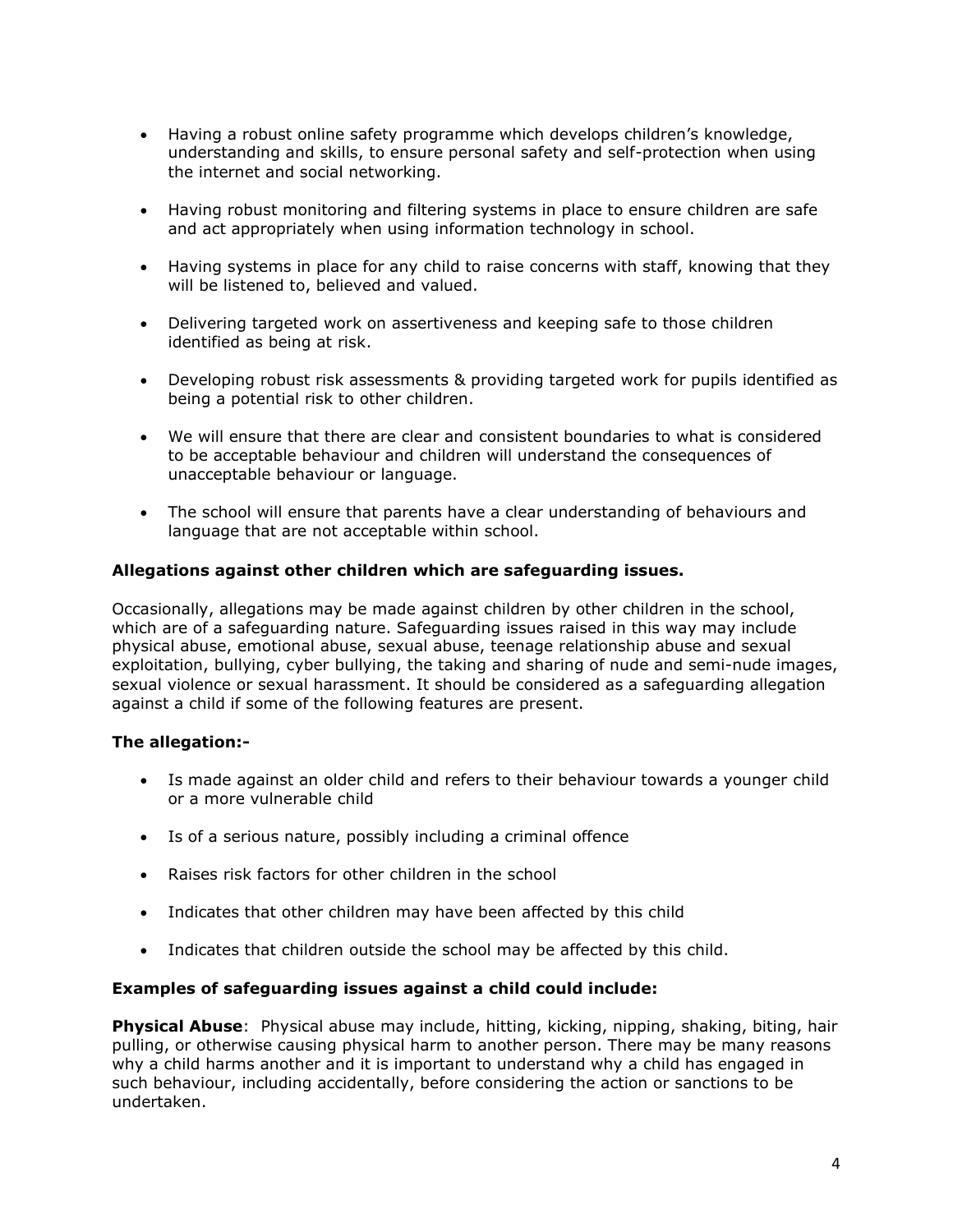**Bullying (including cyber bullying, prejudice based and discriminatory bullying):** Bullying is unwanted, aggressive behaviour among school aged children that involves a real or perceived power imbalance. The behaviour is repeated, or has the potential to be repeated, over time. Both children who are bullied and who bully others may have serious, lasting problems. In order to be considered bullying, the behaviour must be aggressive and include:

- An Imbalance of Power: Children who bully use their power—such as physical strength, access to embarrassing information, or popularity—to control or harm others. Power imbalances can change over time and in different situations, even if they involve the same people.
- Repetition: Bullying behaviours happen more than once or have the potential to happen more than once. Bullying includes actions such as making threats, spreading rumours, attacking someone physically or verbally or for a particular reason e. g. size, hair colour, race, gender, sexual orientation, and excluding someone from a group on purpose.

**Nude or semi-nude images:** This is when someone sends or receives a sexually explicit text, image or video. This includes sending 'nude pics', 'rude pics' or 'nude selfies'. Pressuring someone into sending a nude picture can happen in any relationship and to anyone, regardless of their age, gender or sexual preference. However, once the image is taken and sent, the sender has lost control of the image and these images could end up anywhere. By having in their possession, or distributing, indecent images of a person under 18 on to someone else, young people are not even aware that they could be breaking the law as stated as these are offences under the Sexual Offences Act 2003.

The UKCIS Education Group has published S[haring nudes and semi-nudes: advice for](https://www.gov.uk/government/publications/sharing-nudes-and-semi-nudes-advice-for-education-settings-working-with-children-and-young-people/sharing-nudes-and-semi-nudes-advice-for-education-settings-working-with-children-and-young-people)  [education settings working with children.](https://www.gov.uk/government/publications/sharing-nudes-and-semi-nudes-advice-for-education-settings-working-with-children-and-young-people/sharing-nudes-and-semi-nudes-advice-for-education-settings-working-with-children-and-young-people) Consensual image sharing, especially between older children of the same age, may require a different response. It might not be abusive but children still need to know it is illegal, whilst non-consensual is illegal and abusive. UKCIS provides detailed advice about sharing of nude and semi-nude images and videos.

**'Upskirting'**: is a criminal offence – it is defined in Keeping Children Safe in Education 2021 as 'taking a picture under a person's clothing without them knowing, with the intention of viewing their genitals or buttocks to obtain sexual gratification, or cause the victim humiliation, distress or alarm.

**Emotional Abuse:** Can include blackmail or extortion and may also include threats and intimidation. This harmful behaviour can have a significant impact on the mental health and emotional well-being of the victim and can lead to self-harm.

**Sexual Abuse:** Sexually harmful behaviour from children is not always contrived or with the intent to harm others. It exists on a wide continuum, from normal and developmentally expected to inappropriate, problematic, abusive and violent. Problematic, abusive and violent sexual behaviour is developmentally inappropriate and may cause developmental damage. There may be many reasons why a child engages in sexually harmful behaviour and it may be just as distressing to the child who instigates it as well as the child it is intended towards. Sexually harmful behaviour may range from inappropriate sexual language, inappropriate role play, to sexually touching another or sexual assault/abuse. It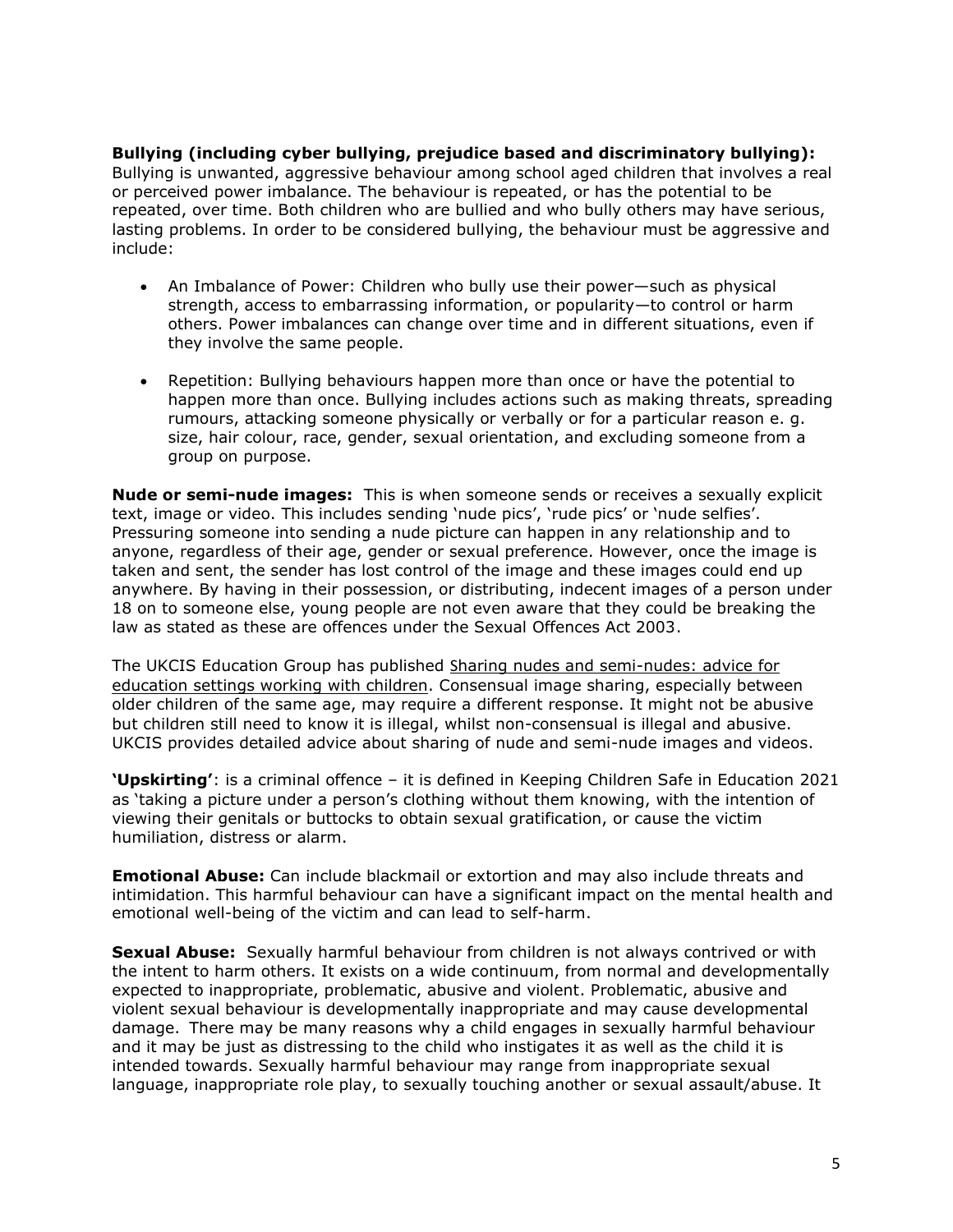can also include indecent exposure, indecent touching /serious sexual assaults or forcing others to watch pornography or take part in sexting.

**Teenage Relationship Abuse:** Teenage relationship abuse is defined as a pattern of actual or threatened acts of physical, sexual, and/or emotional abuse, perpetrated by an adolescent (between the ages of 13 and 18) against a current or former partner. Abuse may include insults, coercion, social sabotage, sexual harassment, threats and/or acts of physical or sexual abuse. The abusive teen uses this pattern of violent and coercive behaviour, in a heterosexual or same gender relationship, in order to gain power and maintain control over the partner.

**Sexual Exploitation**: This can include encouraging other children to engage in inappropriate sexual behaviour or grooming and recruiting members of the peer group into being sexually exploited by other children or adults. It can also include photographing or videoing other children performing indecent acts.

#### **Child sexual violence and sexual harassment Please consider in conjunction with Part 5 of KCSIE September 2021 and the Departmental advice: Sexual Violence and Sexual Harassment Between Children in Schools and Colleges.**

Sexual violence and sexual harassment can occur between two children of any age and sex. It can also occur through a group of children sexually assaulting or sexually harassing a single child or group of children. We should assume it is happening in our school.

Sexual harassment refers to 'unwanted conduct of a sexual nature' that can occur online as well as off line. Children's sexual behaviour exists on a continuum, from normal and developmentally expected to inappropriate, problematic, abuse and violent. When considering harmful sexual behaviours, it is very important to consider the age and stage of development of the individual child.

Children who are victims of sexual violence and sexual harassment will likely find the experience stressful and distressing. This is likely to adversely affect their educational attainment. Sexual violence and sexual harassment exist on a continuum and may overlap, they can occur online and offline (both physically and verbally) and are never acceptable. It is important that all victims are taken seriously and offered appropriate support. Examples of what would constitute sexual violence and sexual harassment can be found on pages 11 and 12 of Sexual violence and sexual harassment between children in schools and colleges. Any form of sexual violence and harassment should not be passed off as 'banter' or 'part of growing up' or a bit of fun' and must always be taken seriously. Evidence shows that girls, children with special educational needs and disabilities (SEND) and LGBT children are at greater risk.

All incidents of sexual harassment of a child as well as sexual abuse **must be recorded.** Ofsted/ISI would expect to see that the school are recording all incidents and analysing these carefully.

#### **Consent**

Consent is about having the freedom and capacity to choose. It is important to know that: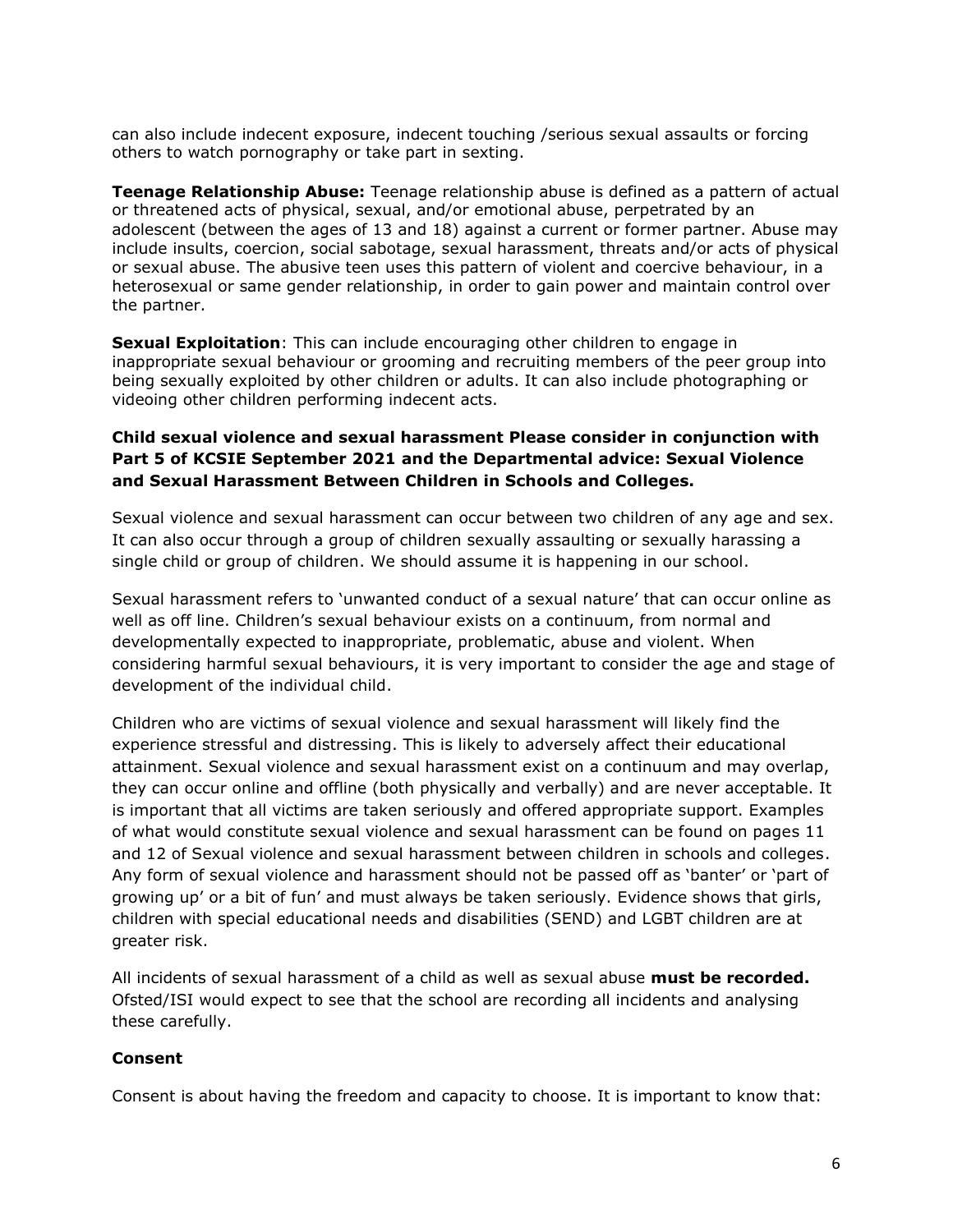- A child under the age of 13 can never consent to any sexual activity;
- The age of consent is 16;
- Sexual intercourse without consent is rape.

It is also important to differentiate between consensual sexual activity between children of a similar age and that which involves any power imbalance, coercion or exploitation.

Due to their additional training, the Designated Safeguarding Lead should be involved and leading the school response. If in any doubt, they should seek expert advice.

#### **Procedure for Dealing with Allegations of Peer on Peer Abuse**

When an allegation is made by a child against another child, members of staff should consider whether the complaint raises a safeguarding concern.

All children should feel confident to report peer on peer abuse. Reporting systems should be made clear to children, well promoted and easily accessible. They need to feel confident that their concerns will be taken seriously.

If there is a safeguarding concern the Designated Safeguarding Lead (DSL) should be informed. **IF YOU ARE AT ALL IN DOUBT YOU SHOULD DISCUSS IT WITH YOUR DSL.**

A factual record should be made of the allegation, but no attempt at this stage should be made to investigate the circumstances.

The Designated Safeguarding Lead should contact the MARU to discuss the case.

The Designated Safeguarding Lead will follow through the outcomes of the discussion and make a referral where appropriate. If the allegation indicates that a potential criminal offence has taken place, the police will become involved.

Parents, of both the child/ren being complained about and the alleged victim/s, should be informed and kept updated on the progress of the referral.

The Designated Safeguarding Lead will make a record of the concern, the discussion and any outcome and keep a copy in the Secure Safeguarding records.

If the allegation highlights a potential risk to the school and the child, the school will follow the school's behaviour policy and procedures and take appropriate action.

In situations where the school considers a safeguarding risk is present, a risk assessment should be prepared along with a preventative, supervision plan. The plan should be monitored and a date set for a follow-up evaluation with everyone concerned.

Best practice in relation to record keeping and confidentiality should be adhered to at all times.

If the child has disclosed any potential harm staff need to ensure the principles and best practice of dealing with a disclosure of abuse are followed

#### **Risk Assessment**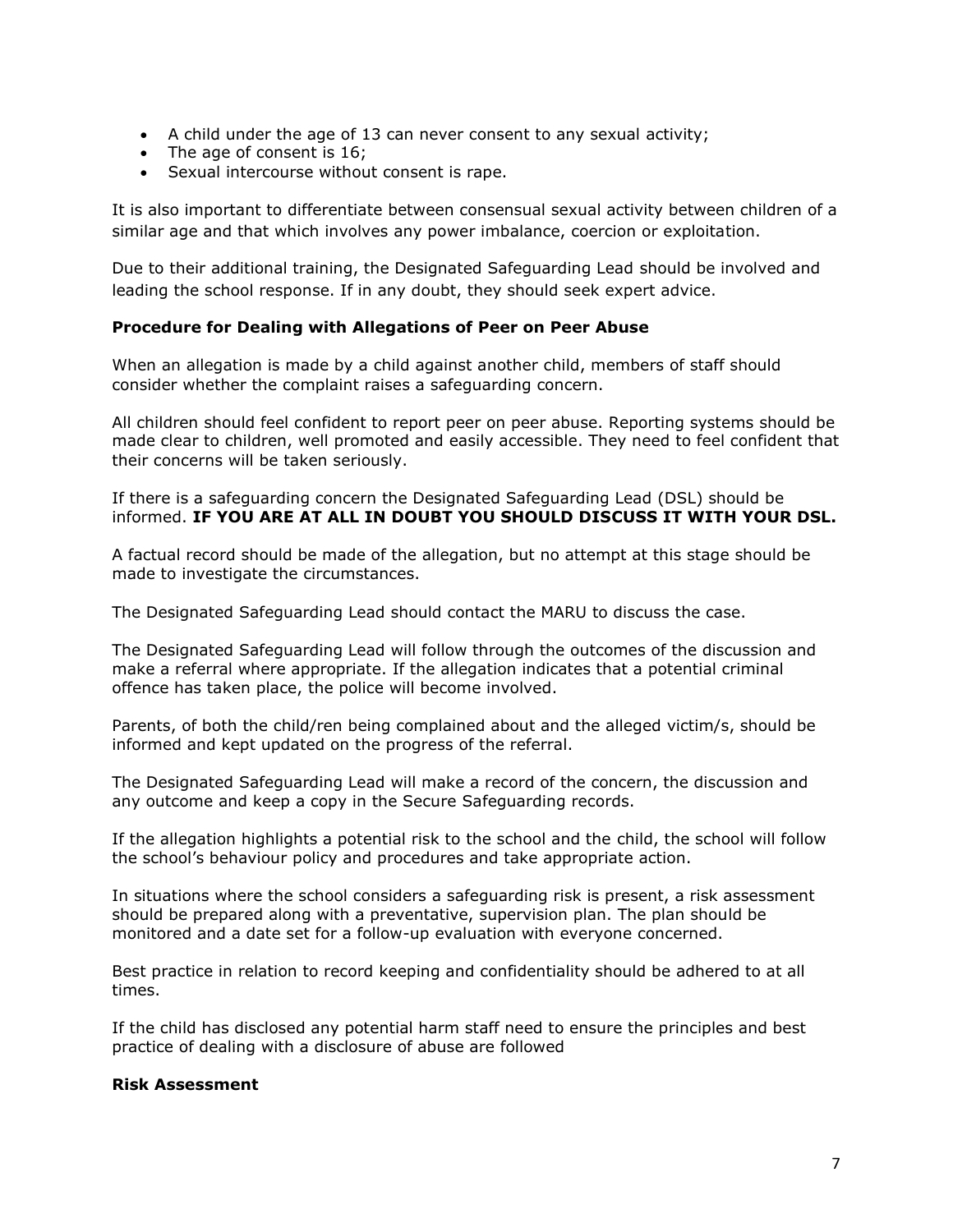Where there has been a report of physical or sexual violence the Designated Safeguarding Lead should make an immediate risk and needs assessment.

If the allegation is of a verbal nature, then the need for a risk assessment should be decided on a case by case basis.

All decisions need to be carefully documented and these records kept securely by the Designated Safeguarding Lead.

It is important to consider the wishes and feelings of the alleged victim, but these should not override any actions in relation to potential safeguarding risks to other children. The potential for ongoing risk of harm towards children and staff should be considered. Sensitivity however is key.

Other related issues and the wider context should be considered as part of the risk assessment

Consideration about how best to support and protect the alleged perpetrator will also be considered. Referrals where appropriate will be made to Early Help or Children's Social Care (MARU) through the Designated Safeguarding Lead.

If it is considered necessary to involve the police, this will be done in parallel with a referral to children's social care.

#### **Follow up Actions - children sharing a classroom:**

Whilst the school establishes the facts of the case and starts the process of liaising with children's social care and the police:

• We will consider how best to keep the victim and alleged perpetrator a reasonable distance apart on school premises and on transport to and from the school. This is likely to include removing the alleged perpetrator from any classes they share with the victim.

These actions are in the best interests of both children and should not be perceived to be a judgment on the guilt of the alleged perpetrator.

#### **Manage Internally**

In some cases, the Designated Safeguarding Lead may make the decision that this is a oneoff incident with no significant harm to the child and deal with it internally. The behaviour and bullying policy may be referred to in these incidents. All decisions as well as the alleged incident should be clearly recorded.

#### **Support for Children**

The age and developmental stage of the alleged victim need to be considered and the risk of any further harm. It is likely that a power imbalance may have been created between the victim and the alleged perpetrator.

Support for children can be available from a variety of agencies. We will support the victim of any sexual assault to remain in school but if they are unable to do so we will enable them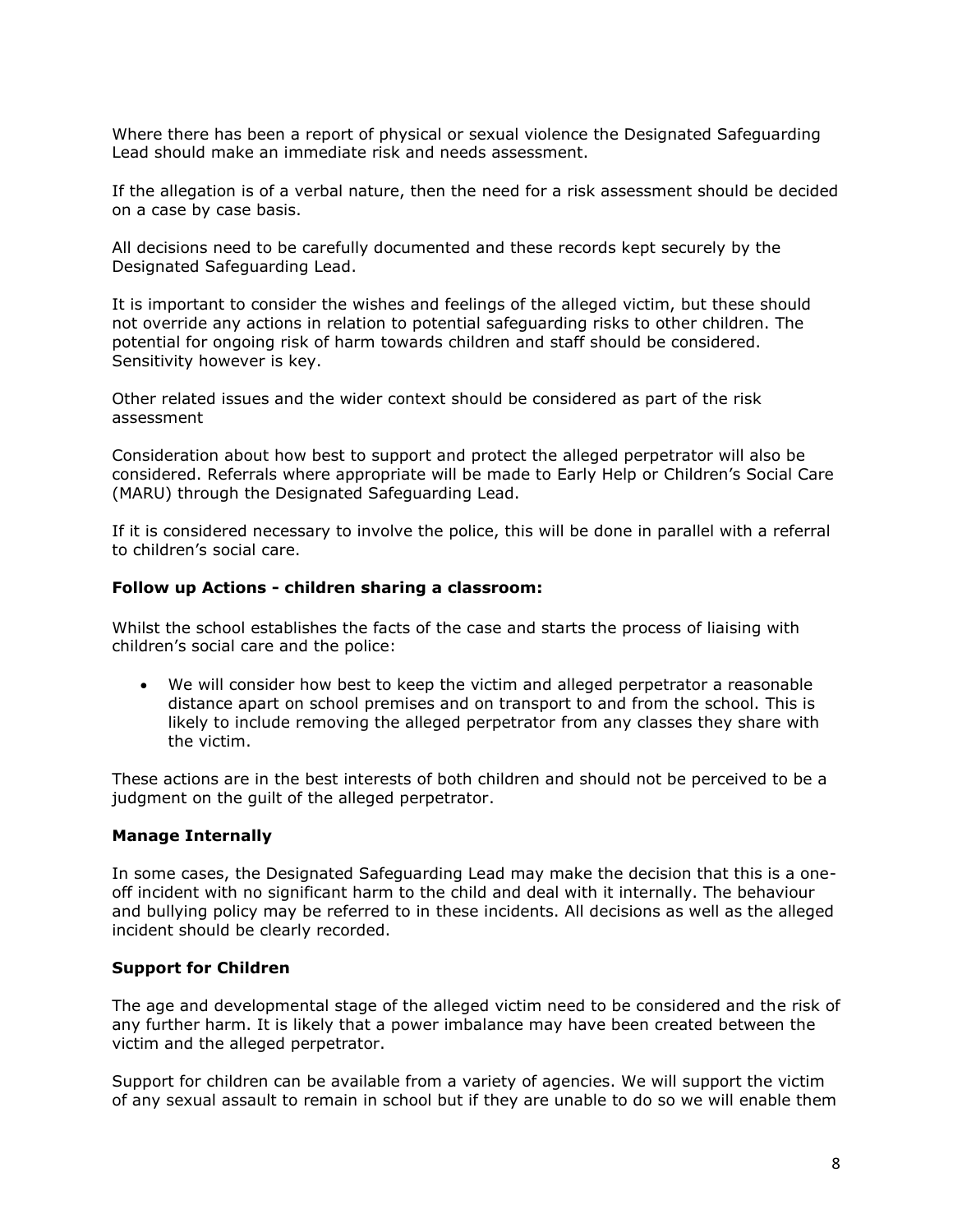to continue their education elsewhere. This decision will be made only at the request of the child and their family. If they are moved, we will ensure the new school is aware of the ongoing support they may need. The DSL will support this move.

If the offence is of a sexual nature there may be a criminal investigation and guidance about the schools' response to both the victim and the perpetrator would be considered in discussion with the local authority and police.

Where the alleged perpetrator is going to remain at the school, the principle would be to undertake a further risk assessment to consider whether there is a need to continue keeping the victim and perpetrator in separate classes and continue to consider the most appropriate way to manage potential contact on school premises and transport. The nature of the conviction or caution and wishes of the victim will be especially important in determining how to proceed in such cases.

#### **Recommended Resources**

This advice should not be read in isolation. It is important for schools and colleges to consider other relevant advice and guidance, including the following (which is not intended to be an exhaustive list), as part of their approach to protecting children from bullying and sexual harassment and sexual abuse.

Useful guidance/advice includes:

- [Keeping children safe in education](https://www.gov.uk/government/publications/keeping-children-safe-in-education--2) (statutory guidance for schools and colleges)
- [Sexual violence and sexual harassment between children in schools and colleges](https://www.gov.uk/government/publications/sexual-violence-and-sexual-harassment-between-children-in-schools-and-colleges) (guidance for schools)
- [Teaching about relationships sex and health](https://www.gov.uk/guidance/teaching-about-relationships-sex-and-health) (guidance for schools)
- [Relationship Education, Relationships and Sex Education and Health Education](https://www.gov.uk/government/publications/relationships-education-relationships-and-sex-education-rse-and-health-education) (statutory guidance for schools)
- [Working Together to Safeguard Children](https://www.gov.uk/government/publications/working-together-to-safeguard-children--2) (statutory guidance for schools and colleges)
- [Exclusions from maintained schools, academies and PRUs](https://www.gov.uk/government/publications/school-exclusion) (statutory guidance for schools)
- [Behaviour and Discipline in Schools](https://www.gov.uk/government/publications/behaviour-and-discipline-in-schools) (advice for schools)
- [Children Missing Education](https://www.gov.uk/government/publications/children-missing-education) (advice for schools)
- [Preventing and Tackling Bullying](https://www.gov.uk/government/publications/preventing-and-tackling-bullying) (advice for schools), including [Cyberbullying](https://assets.publishing.service.gov.uk/government/uploads/system/uploads/attachment_data/file/374850/Cyberbullying_Advice_for_Headteachers_and_School_Staff_121114.pdf) (advice for schools)
- [The Equality and Human Rights Commission](https://www.equalityhumanrights.com/en/advice-and-guidance) (provides advice on avoiding discrimination in a variety of educational contexts)
- [Mental Health and Behaviour in Schools](https://www.gov.uk/government/publications/mental-health-and-behaviour-in-schools--2) (advice for schools)